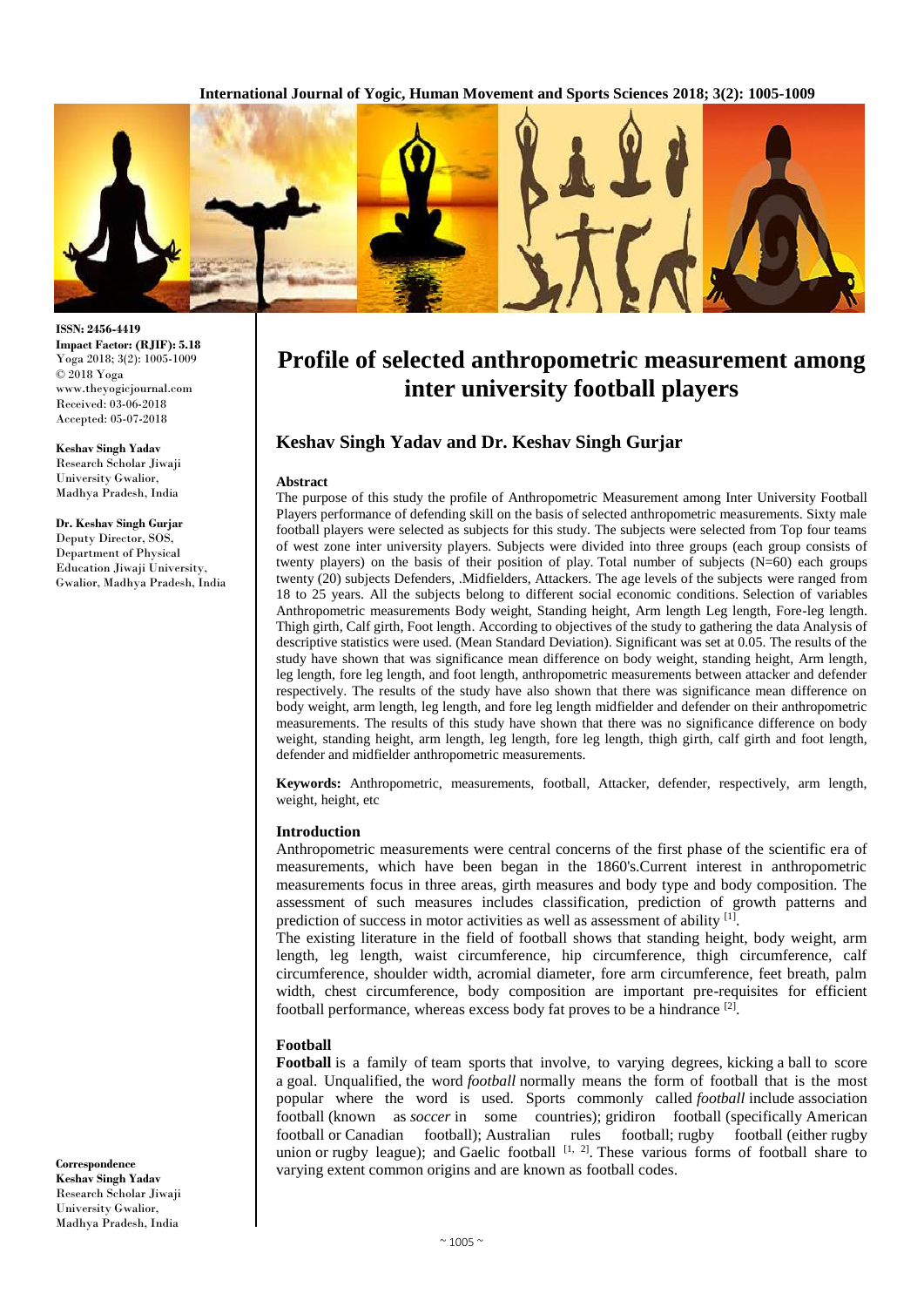International Journal of Yogic, Human Movement and Sports Sciences

### **Objectives of the study**

 To describe the performance of defending skill of football players on the basis of selected Anthropometric measurements.

## **Methodology**

Sixty male football players were selected as subjects for this study. The subjects were selected from Top four teams of west zone inter university players. Subjects were divided into three groups (each group consists of twenty players) on the basis of their position of play.

- 1. Defenders-20
- 2. Midfielders-20
- 3. Attackers-20

The age levels of the subjects were ranged from 18 to 25 years. All the subjects belong to different social economic conditions.

## **Selection of variables**

The following anthropometric measurements were selected for the purpose of the study.

#### **Anthropometric measurements**

- 1. Body weight
- 2. Standing height
- 3. Arm length
- 4. Leg length
- 5. Fore-leg length
- 6. Thigh girth
- 7. Calf girth
- 8. Foot length

## **Criterion measures**

The following criterion measures chosen for testing the hypothesis were.

## **Anthropometric Variable**

- **Body weight:** It was recorded correct to nearest half kilograms with the help of the weighing machine.
- **Standing height:** Standing height was recorded to the nearest half centimetre, with the help of wall scale.
- Arm length: It was recorded correct to the nearest half centimetre, with the help of flexible steel tape.
- **Leg length:** Leg length was recorded correct to the nearest half centimetre with the help of flexible steel tape.
- **Fore-leg length:** It was recorded correct to the nearest half centimetre, with the help of flexible steel tape.
- **Thigh girth:** Thigh girth was recorded correct to the nearest half centimetre with the help of flexible steel tape.
- **Calf girth:** Calf girth was recorded correct to the nearest half centimetre with the help of flexible steel tape.
- **Foot length:** It was recorded correct to the nearest half centimetre, with the help of flexible steel tape.

## **Statistical Analysis**

 According to objectives of the study to gathering the data Analysis of descriptive statistics were used. (Mean Standard Deviation). Significant was set at 0.05

## **Findings and Results of the Study**

|            |    |       |      |      | 95% confidence interval for Mean |             |       |       |
|------------|----|-------|------|------|----------------------------------|-------------|-------|-------|
|            |    | Mean  | SD   | SЕ   | <b>Lower Bound</b>               | Upper Bound | Min   | Max   |
| Attacker   | 20 | 66.26 | 4.37 | 978  | 64.21                            | 68.31       | 52.50 | 72.80 |
| Midfielder | 20 | 64.28 | 3.36 | .752 | 62.70                            | 65.70       | 54.90 | 69.80 |
| Defender   | 20 | 69.13 | 3.14 | .703 | 67.66                            | 70.60       | 63.10 | 74.70 |
| Total      | 60 | 66.56 | 4.12 | .532 | 65.49                            | 67.62       | 52.50 | 74.70 |

**Table 1:** Descriptive Statistics of Body Weight

Table 1 shows the descriptive statistics ((i.e. Mean, Standard Deviation, and Standard error of mean, Lower bound, upper bound, minimum and maximum) of scores of Body Weight. The mean, Standard deviation, standard error of mean, lower bound, upper bound, minimum and maximum scores of body

weight of football players on the basis of their playing position (attacker, midfielder & defender respectively) were: 66.26, 4.37, .978, 64.21, 68.31, 52.50, 72.80; 64.28, 3.36, 0.752, 62.70, 65.70, 54.90, 69.80; 69.13, 3.14, 0.703,67.66, 70.60, 63.10, 74.70.

**Table 2:** Descriptive Statistics of Standing Height

|            |    |        |      |     | 95% confidence interval for Mean |                    |        |        |
|------------|----|--------|------|-----|----------------------------------|--------------------|--------|--------|
|            |    | Mean   | SD   | SЕ  | Lower Bound                      | <b>Upper Bound</b> | Min    | Max    |
| Attacker   | 20 | 170.56 | 3.52 | .78 | 168.91                           | 172.20             | 159.50 | 174.10 |
| Midfielder | 20 | 168.05 | 2.98 | .66 | 166.65                           | 169.44             | 159.40 | 171.80 |
| Defender   | 20 | 171.16 | 4.88 | .09 | 168.87                           | 173.44             | 164.70 | 180.00 |
| Total      | 60 | 169.92 | 4.04 | .52 | 168.87                           | 170.96             | 159.40 | 180.00 |

Table 2 shows the descriptive statistics ((i.e. Mean, Standard Deviation, and Standard error of mean, Lower bound, upper bound, minimum and maximum) of scores of standing height. The mean, Standard deviation, standard error of mean, lower bound, upper bound, minimum and maximum scores of body weight of football players on the basis of their playing position (attacker, midfielder and defender respectively): 170.56, 3.52, 0.78, 168.91, 172.20, 158.50, 174.10; 168.05, 2.98, 0.66, 166.65, 169.44, 159.40, 171.80; 171.16, 4.88,1.09, 178.86, 173.44, 164.70, 180.00.

**Table 3:** Descriptive Statistics of Arm Length

|          |          |             |          |            | 95%             | o confidence interval for Mean |       |       |
|----------|----------|-------------|----------|------------|-----------------|--------------------------------|-------|-------|
|          | N<br>. . | <b>Mean</b> | CD<br>ЫU | <b>SE</b>  | Lower Bound     | Upper .<br>Bound               | Min   | Max   |
| Attacker | 20       | 29.81       | 1.46     | 220<br>ں∠ر | 20122<br>47.144 | 30.49                          | 27.50 | 22.10 |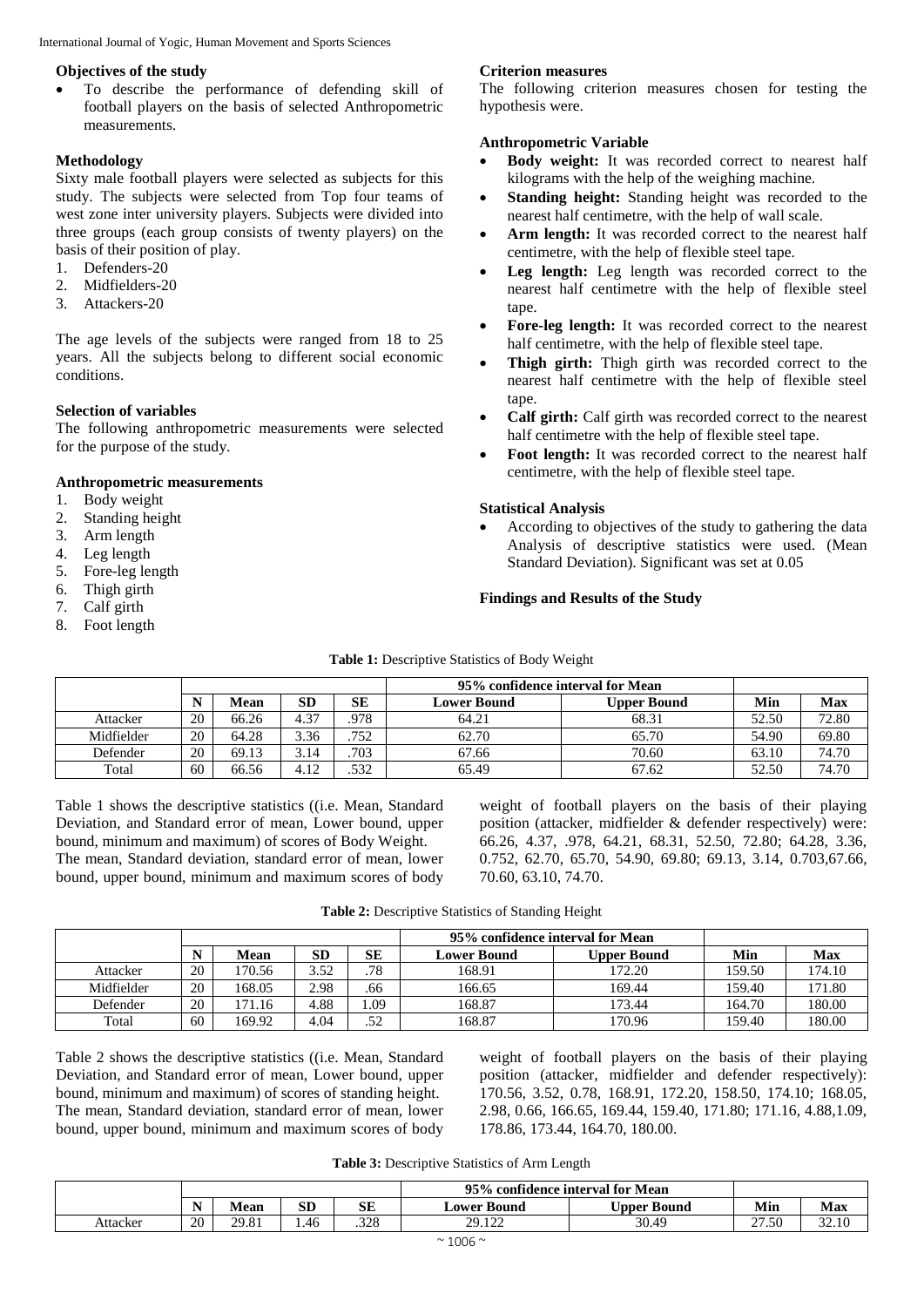International Journal of Yogic, Human Movement and Sports Sciences

| Midfielder                | 20 | 20.42<br>28.45                    | .888      | .1986 | 28.014       | 28.84 | 26.50                      | 20E<br>30.JU |
|---------------------------|----|-----------------------------------|-----------|-------|--------------|-------|----------------------------|--------------|
| $\sim$ $\sim$<br>Defender | 20 | 29.50                             | $ -$<br>. | .3484 | 2077<br>20.1 | 30.23 | '.90<br>$\sim$<br><u>_</u> | 33.00        |
| Total                     | 60 | 20.27<br>$\overline{\phantom{a}}$ | $\mu$     | .186  | 28.87        | 29.62 | 26.50                      | 33.00        |

Table 3 shows the descriptive statistics ((i.e. Mean, Standard Deviation, and Standard error of mean, Lower bound, upper bound, minimum and maximum) of scores of arm length. The mean, Standard deviation, standard error of mean, lower bound, upper bound, minimum and maximum scores of body weight of football players on the basis of their playing position (attacker, midfielder and defender respectively): 29.81, 1.46, 0.328, 29.122, 30.49, 27.50, 32.10; 28.43, 0.888, .1986, 29.014, 28.84, 26.50, 30.50; 29.50, 1.55, 0.3484, 28.77, 30.23, 27.90, 33.00.

|            |    |       |      |      | 95% confidence interval for Mean |             |       |       |
|------------|----|-------|------|------|----------------------------------|-------------|-------|-------|
|            |    | Mean  | SD   | SЕ   | <b>Lower Bound</b>               | Upper Bound | Min   | Max   |
| Attacker   | 20 | 38.13 | .440 | .322 | 37.460                           | 38.809      | 34.10 | 40.20 |
| Midfielder | 20 | 36.75 | .585 | .130 | 36.476                           | 37.024      | 35.00 | 37.40 |
| Defender   | 20 | 38.37 | .592 | .356 | 37.629                           | 39.120      | 37.00 | 42.20 |
| Total      | 60 | 37.75 | .445 | .187 | 37.377                           | 38.129      | 34.10 | 42.20 |

**Table 4:** Descriptive Statistics of Leg Length

Table 4. shows the descriptive statistics ((i.e. Mean, Standard Deviation, and Standard error of mean, Lower bound, upper bound, minimum and maximum) of scores of leg length. The mean, Standard deviation, standard error of mean, lower bound, upper bound, minimum and maximum scores of body weight of football players on the basis of their playing position (attacker, midfielder and defender respectively): 38.13, 1.44, 0.322, 37.46, 38.809, 34.10, 40.20; 36.75, 0.585, 0.130, 36.476, 37.024, 35.00, 37.40; 38.37, 1.592, 0.356, 37.629, 39.120, 37.00, 42.20.

**Table 5:** Descriptive Statistics of Fore Leg Length

|            |    |       |           |      |                    | 95% confidence interval for Mean |       |       |  |  |
|------------|----|-------|-----------|------|--------------------|----------------------------------|-------|-------|--|--|
|            |    | Mean  | <b>SD</b> | SE   | <b>Lower Bound</b> | <b>Upper Bound</b>               | Min   | Max   |  |  |
| Attacker   | 20 | 20.21 | l.106     | 247  | 19.69              | 20.73                            | 18.10 | 22.20 |  |  |
| Midfielder | 20 | 19.35 | .474      | .106 | 19.13              | 19.57                            | 18.70 | 20.40 |  |  |
| Defender   | 20 | 20.63 | 1.388     | .310 | 19.98              | 21.28                            | 19.10 | 23.20 |  |  |
| Total      | 60 | 20.06 | 1.172     | .151 | 19.76              | 20.37                            | 18.10 | 23.20 |  |  |

Table 5. shows the descriptive statistics ((i.e. Mean, Standard Deviation, and Standard error of mean, Lower bound, upper bound, minimum and maximum) of scores of fore leg length. The mean, Standard deviation, standard error of mean, lower bound, upper bound, minimum and maximum scores of body

weight of football players on the basis of their playing position (attacker, midfielder and defender respectively): 20.21, 1.106, 0.247, 19.69, 20.73, 18.10, 22.20; 19.35, 0.474, 0.106, 19.13, 19.57, 18.70, 20.40; 20.63, 1.388, .0310, 19.98, 21.28, 19.10, 23.20.

**Table 6:** Descriptive Statistics of Thigh Girth

|            |    |       |           |      | 95% confidence interval for Mean |                    |       |            |
|------------|----|-------|-----------|------|----------------------------------|--------------------|-------|------------|
|            | N  | Mean  | <b>SD</b> | SЕ   | <b>Lower Bound</b>               | <b>Upper Bound</b> | Min   | <b>Max</b> |
| Attacker   | 20 | 19.95 | 1.32      | .295 | 19.33                            | 20.56              | 17.90 | 22.80      |
| Midfielder | 20 | 20.24 | 27        | .286 | 19.64                            | 20.84              | 18.90 | 22.80      |
| Defender   | 20 | 20.64 | .02       | .229 | 20.15                            | 21.12              | 18.90 | 22.00      |
| Total      | 60 | 20.27 | ാറ<br>.   | .158 | 19.96                            | 20.59              | 17.90 | 22.80      |

Table 6. shows the descriptive statistics ((i.e. Mean, Standard Deviation, and Standard error of mean, Lower bound, upper bound, minimum and maximum) of scores of thigh girth. The mean, Standard deviation, standard error of mean, lower bound, upper bound, minimum and maximum scores of body

weight of football players on the basis of their playing position (attacker, midfielder and defender respectively): 19.95, 1.32, 0.295, 19.33, 20.56, 17.90, 22.90; 20.24, 1.27, 0.286, 19.64, 20.84, 18.90, 22.80; 20.64, 1.02, 0.229, 20.15, 21.12, 18.90. 22.00.

|            |    |       |           |           | 95% confidence interval for Mean |             |      |            |
|------------|----|-------|-----------|-----------|----------------------------------|-------------|------|------------|
|            |    | Mean  | <b>SD</b> | <b>SE</b> | <b>Lower Bound</b>               | Upper Bound | Min  | <b>Max</b> |
| Attacker   | 20 | 9.76  | .540      | .120      | 9.51                             | 10.01       | 8.80 | 10.50      |
| Midfielder | 20 | 9.66  | .427      | .095      | 9.46                             | 9.86        | 8.90 | 10.40      |
| Defender   | 20 | 10.09 | .266      | .059      | 9.97                             | 10.21       | 9.60 | 10.60      |
| Total      | 60 | 9.84  | .458      | .059      | 9.72                             | 9.95        | 8.80 | 10.60      |

Table 7. shows the descriptive statistics ((i.e. Mean, Standard Deviation, and Standard error of mean, Lower bound, upper bound, minimum and maximum) of scores of foot length. The mean, Standard deviation, standard error of mean, lower bound, upper bound, minimum and maximum scores of body

weight of football players on the basis of their playing position (attacker, midfielder and defender respectively): 9.76, 0.540, 0.120, 9.51, 10.01, 8.80, 10.50; 9.66, 0.427, 0.095, 9.46, 9.86, 8.90, 10.40; 10.09, 0.266, 0.059, 9.97, 10.21, 9.60, 10.60.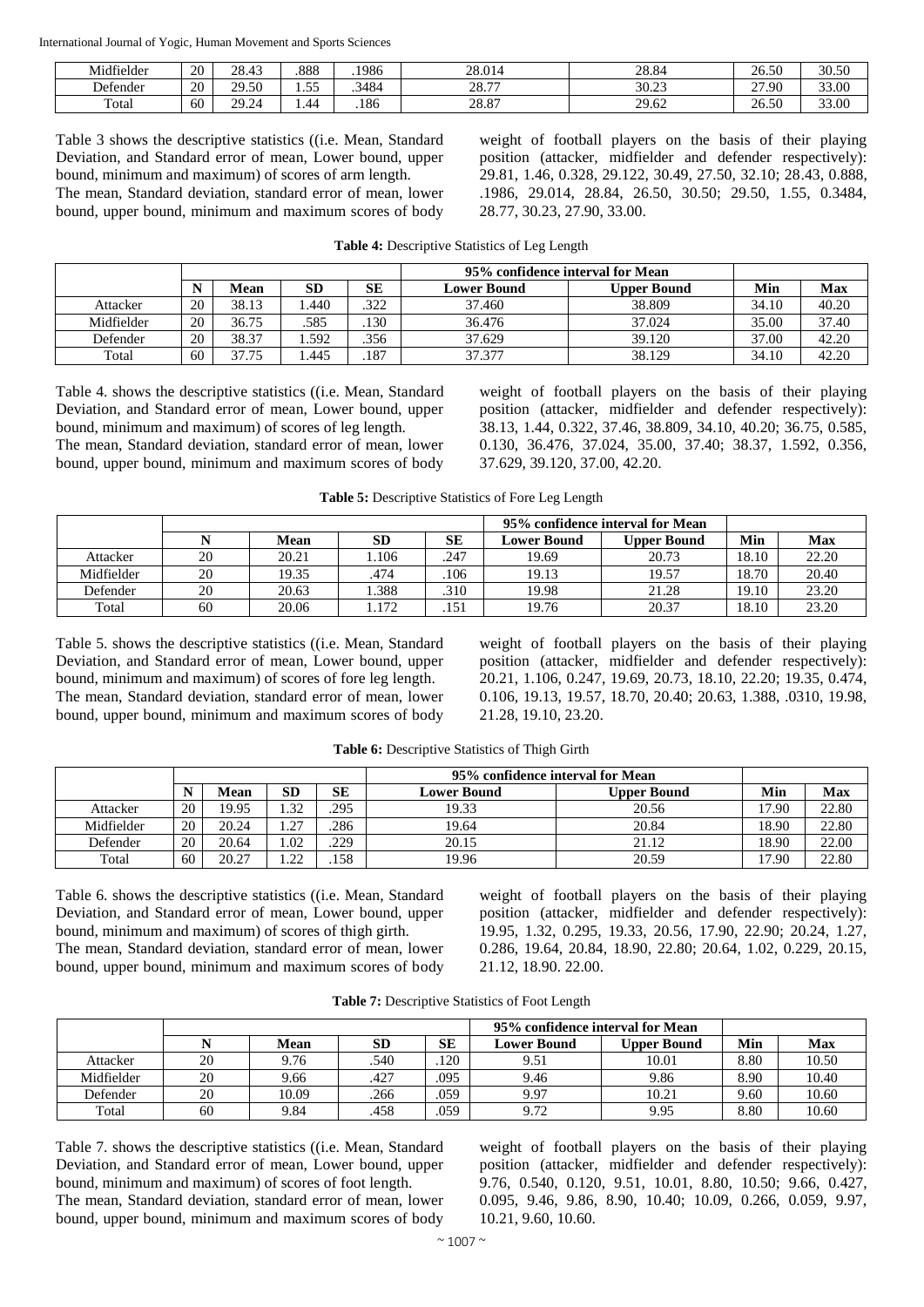| Table 8: Descriptive Statistics of Thigh Girth |
|------------------------------------------------|
|------------------------------------------------|

|            |    |       |                    |      | 95% confidence interval for Mean |                    |       |       |
|------------|----|-------|--------------------|------|----------------------------------|--------------------|-------|-------|
|            |    | Mean  | SD                 | SЕ   | <b>Lower Bound</b>               | <b>Upper Bound</b> | Min   | Max   |
| Attacker   | 20 | 19.95 | l.32               | .295 | 19.33                            | 20.56              | 17.90 | 22.80 |
| Midfielder | 20 | 20.24 | 27<br>. . <u>.</u> | .286 | 19.64                            | 20.84              | 18.90 | 22.80 |
| Defender   | 20 | 20.64 | .02                | .229 | 20.15                            | 21.12              | 18.90 | 22.00 |
| Total      | 60 | 20.27 | $\cap$<br>. . 22   | .158 | 19.96                            | 20.59              | 17.90 | 22.80 |

Table 8. shows the descriptive statistics ((i.e. Mean, Standard Deviation, and Standard error of mean, Lower bound, upper bound, minimum and maximum) of scores of thigh girth. The mean, Standard deviation, standard error of mean, lower bound, upper bound, minimum and maximum scores of body

weight of football players on the basis of their playing position (attacker, midfielder and defender respectively): 19.95, 1.32, 0.295, 19.33, 20.56, 17.90, 22.90; 20.24, 1.27, 0.286, 19.64, 20.84, 18.90, 22.80; 20.64, 1.02, 0.229, 20.15, 21.12, 18.90. 22.00.

|            |    |       |           |      | 95% confidence interval for Mean |             |       |       |
|------------|----|-------|-----------|------|----------------------------------|-------------|-------|-------|
|            | N  | Mean  | <b>SD</b> | SE   | <b>Lower Bound</b>               | Upper Bound | Min   | Max   |
| Attacker   | 20 | 13.75 | 458       | .102 | 13.53                            | 13.96       | 12.70 | 14.50 |
| Midfielder | 20 | 3.91  | 401       | .089 | 13.72                            | 14.09       | 12.90 | 14.50 |
| Defender   | 20 | 3.81  | .486      | .108 | 13.58                            | 14.04       | 12.60 | 14.50 |
| Total      | 60 | 3.82  | .447      | .057 | 13.70                            | 13.94       | 12.60 | 14.50 |

Table 9 shows the descriptive statistics ((i.e. Mean, Standard Deviation, and Standard error of mean, Lower bound, upper bound, minimum and maximum) of scores of calf girth. The mean, Standard deviation, standard error of mean, lower bound, upper bound, minimum and maximum scores of body weight of football players on the basis of their playing position (attacker, midfielder and defender respectively): 13.75, 0.485, 0.102, 13.53, 13.96, 12.70, 14.50; 13.91, 0.401, 0.089, 13.72, 14.09, 12.90, 14.50; 13.81, 0.486, 0.108, 13.58, 14.04, 12.60, 14.50.

**Table 10:** Descriptive Statistics of Foot Length

|            |    |       |      |      | 95% confidence interval for Mean |                    |      |       |
|------------|----|-------|------|------|----------------------------------|--------------------|------|-------|
|            |    | Mean  | SD   | SЕ   | <b>Lower Bound</b>               | <b>Upper Bound</b> | Min  | Max   |
| Attacker   | 20 | 9.76  | .540 | .120 | 9.51                             | 10.01              | 8.80 | 10.50 |
| Midfielder | 20 | 9.66  | .427 | .095 | 9.46                             | 9.86               | 8.90 | 10.40 |
| Defender   | 20 | 10.09 | .266 | .059 | 9.97                             | 10.21              | 9.60 | 10.60 |
| Total      | 60 | 9.84  | .458 | .059 | 9.72                             | 9.95               | 8.80 | 10.60 |

Table 10. shows the descriptive statistics ((i.e. Mean, Standard Deviation, and Standard error of mean, Lower bound, upper bound, minimum and maximum) of scores of foot length.

The mean, Standard deviation, standard error of mean, lower bound, upper bound, minimum and maximum scores of body weight of football players on the basis of their playing position (attacker, midfielder and defender respectively): 9.76, 0.540, 0.120, 9.51, 10.01, 8.80, 10.50; 9.66, 0.427, 0.095, 9.46, 9.86, 8.90, 10.40; 10.09, 0.266, 0.059, 9.97, 10.21, 9.60, 10.60.

## **Discussion of Findings**

The reason of these differences can be associated with above results this is probably due to the different nature of the physical components training and pre-requisite for students. Number of participation and level of participation. The reason may be attributed that the physically trained student or level of achievements and taken deferent types nutrition food. These results may be due to a small sample of size and other factors such as different types of body, differences in body composition. These results may be nutrition diet schedule deference. The reason may be Psychological variables like stress, sports competition anxiety, aggression, fear, motivation confidence, attention concentration etc.

#### **Conclusion**

On the basis of the results following conclusions are drawn

from the study:

The results of the study have shown that the there was significance mean difference on body weight, standing height, Arm length, leg length, Fore leg length, and foot length, anthropometric measurements between attacker and defender respectively.

The results of the study have also shown that there was significance mean difference on body weight, arm length, leg length, and fore leg length midfielder and defender on their anthropometric measurements.

The results of this study have shown that there was no significance difference on body weight, standing height, arm length, leg length, fore leg length, thigh girth, calf girth and foot length, defender and midfielder anthropometric measurements.

#### **References**

- 1. De Garay Al, Levine L, Carter JEL. Genetic and Anthropological Studies of Olympic Athletes. Academic Press, New York, 1974.
- 2. McGrath AC, Ozanne-Smith J. Heading injuries out of soccer: A review of theliterature, Critical Review, Monash University accident research centre, report documentation, 1987.
- 3. Reilly T. Different Populations. In Reilly T, Williams AM (Eds).Science & Soccer (2nd Eds.) London; Routledge, 2003.
- 4. Cometti G, Maffiuletti NA, Pousson M, Chatard JC,